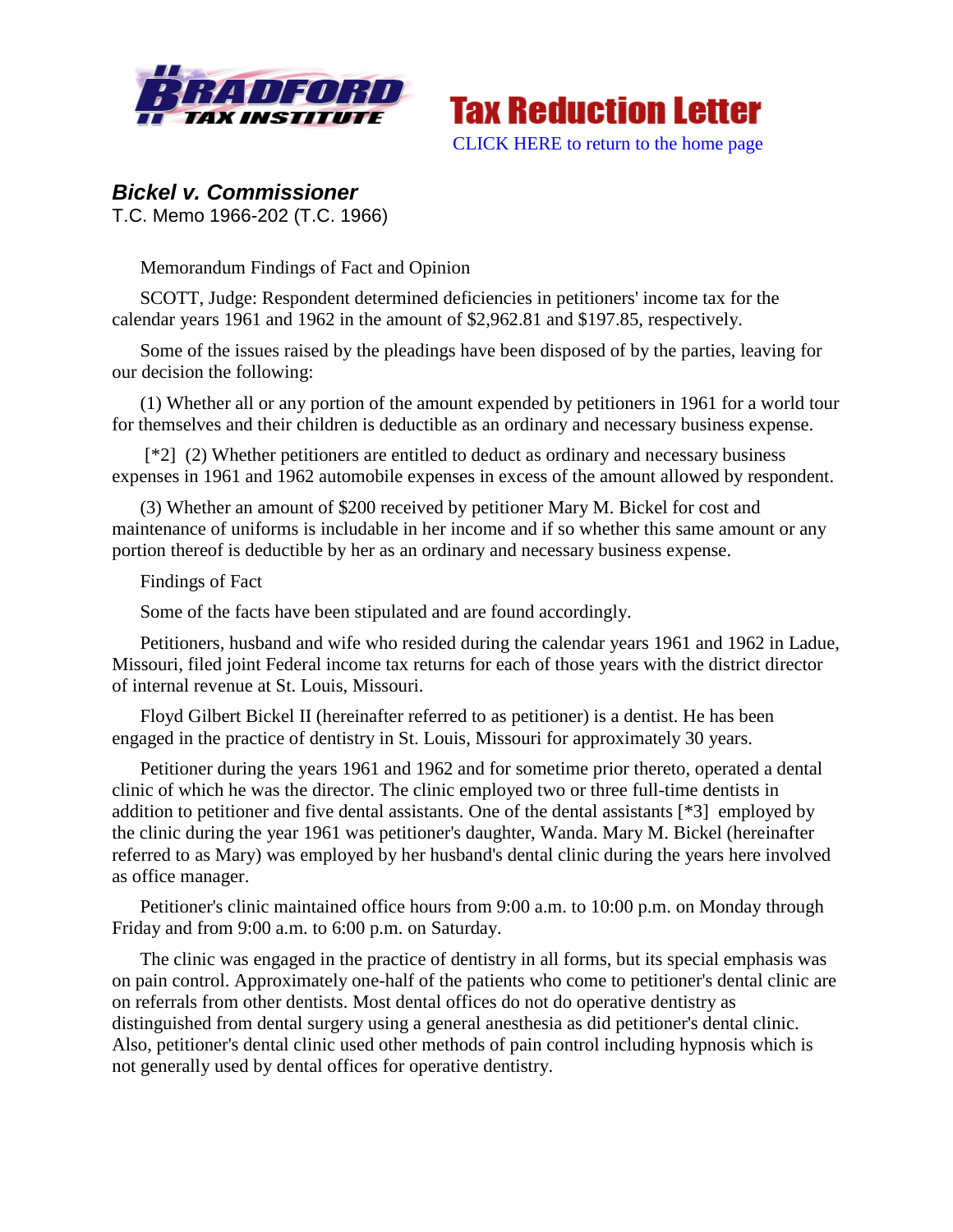In order to keep other dentists aware of his work in connection with pain control so as to obtain referrals from them, petitioner, prior to the years here involved, as well as in these years, gave lectures on pain control in dentistry. He has published articles dealing with pain control in dentistry [\*4] and has belonged to a number of professional dental organizations. He organized the Missouri State Dental Society of Anesthesiology and has been its president. During the years he has been engaged in the practice of dentistry he has regularly attended local, State, and national meetings of various organizations of dentists. He has also taken a number of post graduate courses during the years he has been in practice in order to improve his skills as a dentist. It has been petitioner's general custom, in giving lectures, to use photographic slides in his presentation.

Sometime in 1959 or 1960 petitioner and his wife began discussing and planning for a world tour for themselves and their two children. By November 10, 1960, the plans for this trip had progressed to the point that petitioner issued a check in the amount of \$1,500 to the Foster Travel Agency (hereinafter referred to as Foster) through whom the plans were being made. The trip as arranged by Foster for petitioners and their two children was for the period June 3, 1961, through September 2, 1961. Petitioners' daughter was 22 years old in 1961, and their son was 16 or 17 years of age.

The trip which was arranged for petitioners [\*5] by Foster consisted of two parts. The first part of the trip which covered the period June 3, 1961, through August 7, 1961, was a regular package tour, known as the Bali-Hi World Tour. This tour is conducted by SITA World Travel, Inc. (hereinafter referred to as SITA), which company is represented in St. Louis by Foster. The Bali-Hi World Tour is open to the general public. This tour was advertised in 1961 for departures from Honolulu on 26 different dates, at least one departure being scheduled in each month of the year and two or more in all of the months except May, November, and December. The tour includes transportation, lodging, sight-seeing tours with guides, and some meals. Prior to August 10, 1960, Foster sent the literature with respect to the Bali-Hi World Tour to petitioner and under date of August 10, 1960, that agency submitted to petitioner a suggested private tour through Europe for him and his family.

On October 3, 1960, Foster wrote to SITA for precise information as to specific dates when the Bali-Hi World Tour which was scheduled to depart on June 3, 1961, would be in the various cities covered by the tour. Petitioner had requested Foster to obtain information [\*6] as to when the tour would be in Djakarta and Bali, stating that he might want to schedule meetings in those cities. On January 23, 1961, Foster inquired from SITA as to the dates when the tour would be in Tokyo, Bangkok, and Bali, stating that they must know the dates soon "so as to start scheduling meetings." On February 16, 1961, Foster wrote SITA for the dates the tour would be in Manila, Djakarta, and Bali, stating "Must schedule meeting so need precise information."

Petitioner paid a total amount to Foster, including the \$1,500 payment on November 10, 1960, of \$17,895.87, the last payment being made on May 25, 1961. This payment included the cost of the Bali-Hi tour for petitioner and his family and the costs of hotels and transportation for the European part of the trip. It also included some of the meals on the European part of the trip.

Sometime in late 1960 petitioner discussed with representatives of the Ecumenical Council, the possibility of giving lectures to groups of dentists in various countries through which he would travel on the Bali-Hi tour. Petitioner was willing to make such speeches if arrangements could be made for the speeches to be given at the time he [\*7] would be in a particular city under the schedule dates of the Bali-Hi tour. Petitioner had some correspondence with a dentist connected with the Christian Medical College & Hospital in Vellore, South India, making reference to a letter from the Acting Medical Secretary of the Commission on Ecumenical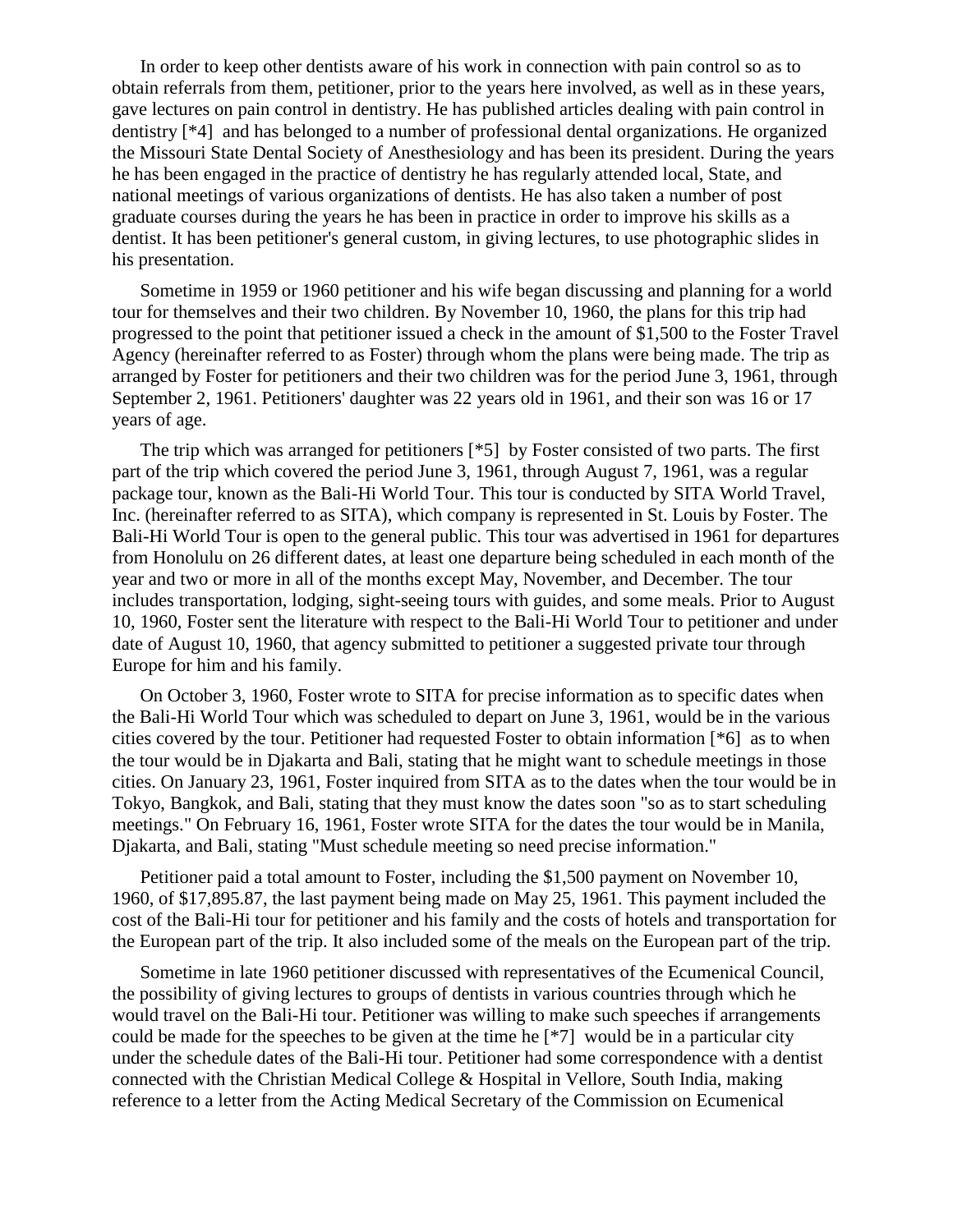Missions and Relations of the United Presbyterian Church in the United States of America. The latter had written the former quoting a portion of a letter petitioner had written to a "Dr. Odell" regarding his interest in giving lectures on pain control in dentistry. The suggestion was made that petitioner contact certain persons in Bombay and in Okayama, Japan, with respect to giving lectures on pain control in dentistry. Manila was the only one of the places on the world tour being arranged for petitioner and his family in which petitioner was able to make satisfactory arrangements to present his lecture. Under date of March 29, 1961, petitioner received an invitation from the President of the Philippine Dental Association to give a lecture in Manila. On May 12, 1961, he replied to this letter and in apologizing for his delay in answering, explained that he was "awaiting conformation of [\*8] our tour schedule." By the May 12, 1961 letter petitioner confirmed arrangements for lectures to be given on the evening of June 22, 1961, by himself, his wife, Mary, and his daughter, Wanda, his lecture to be on pain control in dentistry, Mary's on office management, and Wanda's on ways in which the dental assistant can reduce the workload of the dentist. The reason petitioner did not make arrangements to lecture in cities other than Manila was that he was unwilling to give a lecture in any city except on the scheduled date the Bali-Hi tour was to be in that particular city.

Petitioner, Mary, and their two children took the planned tour commencing shortly before June 3, 1961, the date the Bali-Hi tour departed from Honolulu for Tokyo, and continuing through September 3, 1961, when they returned to St. Louis from the European portion of the tour. They generally followed the itinerary of the Bali-Hi tour and European tour as outlined by the tour schedule, except that for the two or three days the tour was in Manila petitioner did no sight-seeing but spent his time giving a lecture to the Philippine Dental Association and in discussions with dentists and a visit to the dental school [\*9] of a university. Under date of July 6, 1961, a newspaper article appeared in the St. Louis Globe Democrat, referring to petitioner's lecture in Manila.

In approximately six to ten other cities included in the schedules of the Bali-Hi and the European tours, petitioner would for a short while, sometimes as much as a half day, depart from the scheduled tour or use free time allowed on the tour, to visit with local dentists or at the dental school of some university. Most of the dental schools he attempted to visit were closed for summer holidays and he was unable to meet the professors but would talk to some of the personnel such as the Registrar.

When the tour was in Saigon petitioner went without prior arrangements, to the hospital ship U.S.S. Hope. He walked right past the guard down to the dental department and talked with the dentists working there and saw certain patients whose dental diseases he diagnosed. In several instances in the Oriental countries he saw persons with oral tropical diseases which sometimes are manifested in servicemen returning from the Far East.

Petitioner on his trip took approximately 2,500 slides of which approximately 50 dealt with dental subjects. [\*10] He planned to, and later did, use these slides in lectures he gave dealing with his observations with respect to dentistry in the Far East.

Except for the few days in Manila, petitioner spent the most of his time following the regular outlined Bali-Hi tour and private European tour. Petitioner's family followed very closely the planned itinerary of both of these tours. The Bali-Hi tour included much sight-seeing and entertainment in which petitioner and his family participated.

In Tokyo, petitioner went with the tour for an evening by motorcoach to a Japanese tea house, for a fascinating "Geisha Party"; a morning sight-seeing tour of the city including the palace ground, the government buildings and temples, a visit to the unique Kabuki Drama, and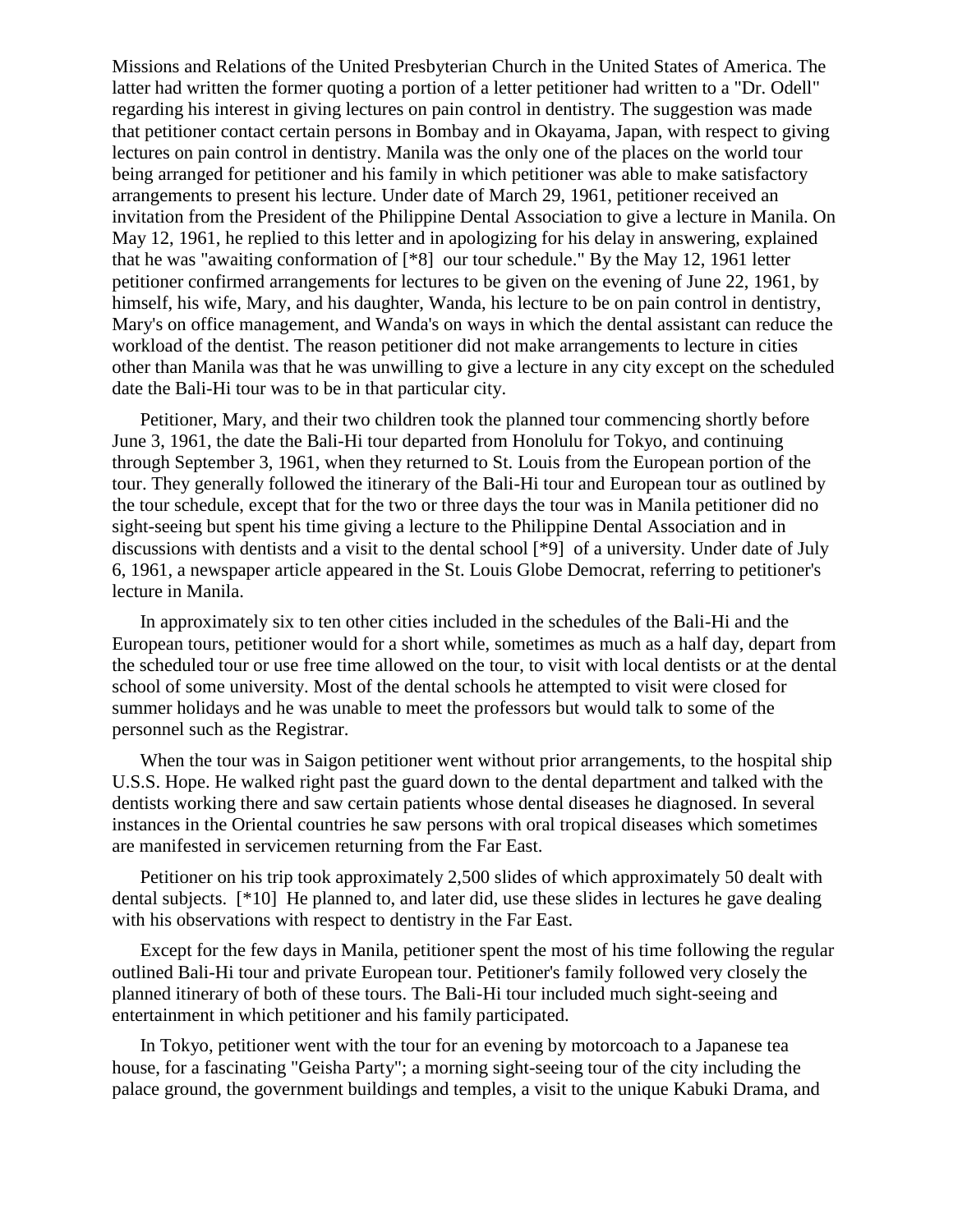dinner in the Ginza with a stroll through some of the interesting corners of the area. During the rest of the stay in Japan petitioner went with the tour to Nikko, Chuzenji, and Kegon where he took a motor excursion to a lake and waterfall and to Kamakura and Fujiya where the tour stayed in the world famous Fujiya Hotel in the mountains. He went with the tour to Lake Hakone, for a view of Mt. Fuji, the honeymoon village of Atami and to [\*11] Nagoya where he participated in an afternoon tour of the city including the famed castles and its dolphins. Petitioner continued with the Bali-Hi tour to approximately four other places in Japan where he participated in the sight-seeing activities arranged by the tour.

Leaving Japan on June 12, 1961, petitioner and his family proceeded to Formosa, Sun-Moon Lake, Hong Kong, again taking the various sight-seeing trips provided including boat trips on Sun-Moon Lake and Green Lake, a Chinese opera, and a welcome dinner in the grand Chinese manner. In Hong Kong the tour visited the Tiger Balm Garden on top of Mt. Victoria and had dinner at the famous floating restaurant. The tour spent 3 1/2 days in Hong Kong with sightseeing arranged for the majority of the time and petitioner participated in most of the sightseeing provided. The tour was scheduled to depart for Manila on June 20, but was delayed because of some difficulty with the plane in which it was traveling so that the tour arrived a day late in Manila. Petitioner's family did some sight-seeing in Manila but on the evening of June 22, when petitioner, Mary and Wanda each gave a lecture before the various dental societies of the [\*12] Philippines which had gathered especially to hear their talks, none of them did any sightseeing. Petitioner's son operated the slide projector for petitioner during petitioner's lecture.

After leaving Manila, petitioner continued with the tour to Saigon and from there to Angkor where the tour was scheduled for a tour of the celebrated ruins of Angkor Wat and Angkor Thom in which petitioner and his family participated. Petitioner and his family then proceeded with the tour to Bankok where they visited the Royal Palace, the Emerald Buddha, and the Golden Cheddi and saw the Thai dances. They also took a boat trip around the "klongs" to see the floating markets, the Temple of Dawn and the royal barges.

Petitioner and his family continued on with the tour to Djakarta and to Bali. In Bali they took a motor tour of the Holy Forest of Sangeh and saw the classical Legong Dances. They took an extensive tour of the island including the wood carving, silver work, and the temples. They attended a cockfight and the Ketchak Dances. They visited the Barong Dances, attended a "Bali-Night" party on the beach and dined in Bali fashion.

From Bali they proceeded to Singapore where they took a tour [\*13] of the city including the Tiger Balm Garden; to Rangoon where they took a motor tour of the city including the famous "Golden Pagoda"; and to Calcutta where they visited several temples and the Botanical Gardens. They proceeded to Mt. Everest. Here they took an early morning drive to Tiger Hill to see the sun rise and visited the Ghoom Monastery. In Calcutta they took a tour of the city. From Calcutta they visited Benares and Sarnath, where they visited a yogi and saw a snake charmer perform.

They proceeded to Agra and to Delhi where they took a number of arranged sight-seeing trips including many temples and shrines. They made an evening visit, as well as a daylight visit, to the celebrated Taj Mahal. From Delhi they went to Bombay to the Elephanta Caves, took other sight-seeing trips, and then proceeded to Cairo. From the tour of Cairo where they visited the temple of Luxor and crossed the Nile to visit the great Valley of Kings, the tomb of Queen Hatshepsut, and the Colossi of Memmon, they proceeded to Damascus, where they took an afternoon motor tour including visits to famous tombs and the famous "Street Called Straight."

From there they proceeded to Beirut where they took [\*14] a motor survey of the city and surrounding country and then proceeded to Jerusalem. In Jerusalem petitioner and his family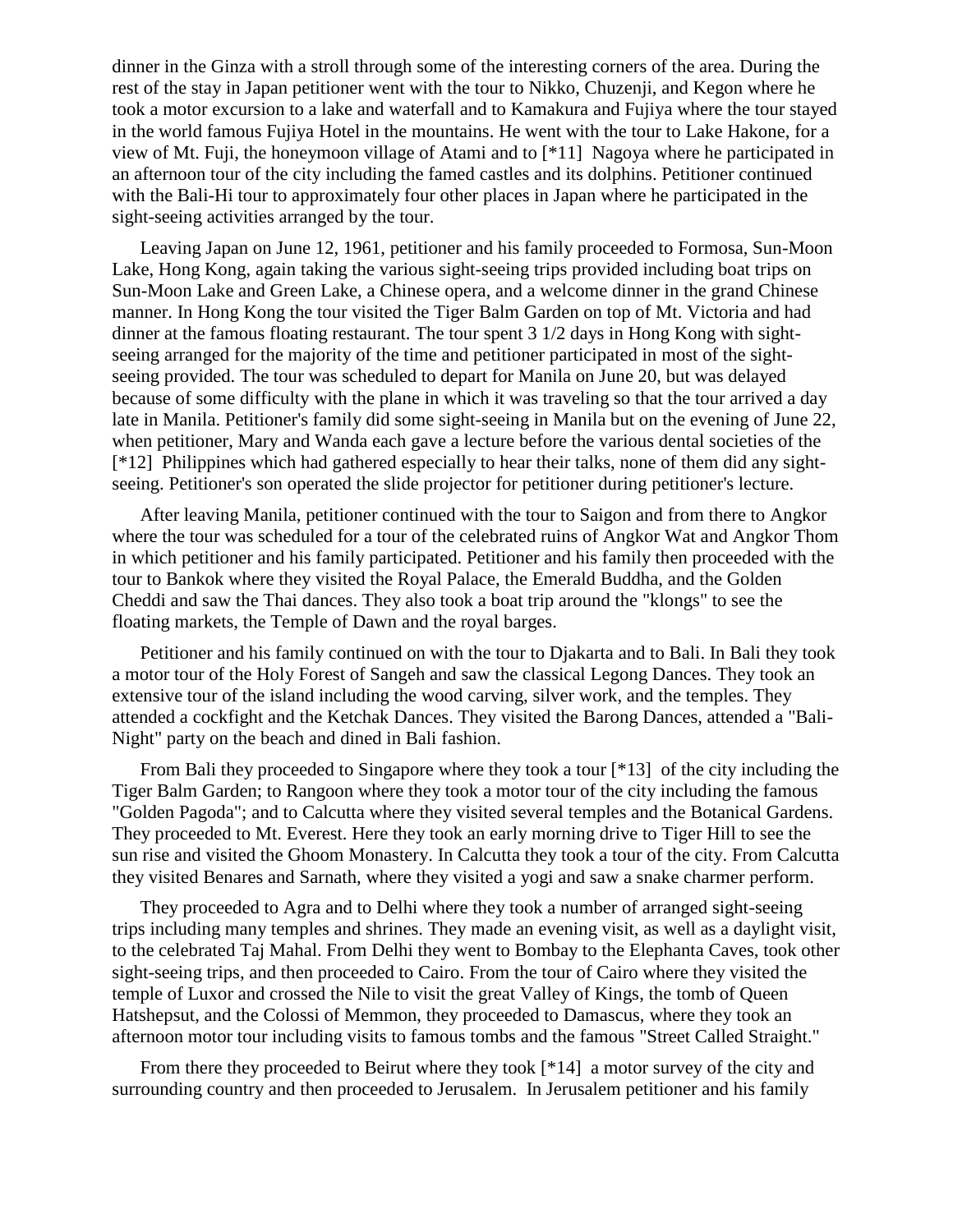visited the Old City to see the various landmarks of the Holy Land; they motored to Bethany to see the Tomb of Lazarus and to Bethlehem to see the River Jordan and the Dead Sea. From there petitioner and his family proceeded with the tour to Tel Aviv where they took a short tour of New Jerusalem and proceeded on to Nazareth and Tiberius.

Petitioners then proceeded with the tour to Istanbul where they took a boat trip on the Bosporus and morning motor tour of the city. They then proceeded to Athens from which they took a morning drive to Daphni and continued in the afternoon to Delphi with sight-seeing trips to its famous Sacred Way, Wall of Inscriptions, Treasury of Athenians, and Temple of Apollo. They returned with the tour to Athens, took a morning trip by steamer to Mykonos, returning by steamer to Athens where the Bali-Hi tour ended.

There were approximately 20 people including petitioner and his family on the Bali-Hi World Tour.

The itinerary of the European trip which was followed by petitioner and his family included a visit to Rome, where petitioners' [\*15] son and daughter left petitioners for a trip through Spain. Petitioners traveled to Naples, Florence, Venice, Milan, Lucerne, Weisbaden, Cologne, Dusseldorf, and Copenhagen. At Copenhagen petitioners' son and daughter rejoined petitioners and the entire family went to Moscow, Helsinki, and Stockholm. Petitioners' daughter alone took a trip in the Scandanavian countries, joining her mother, father, and brother in London on August 29, 1961. From London, petitioner, his wife, and two children took a trip to Edinburgh, Glasgow, and Dublin. At most of the places included in the European tour there was prearranged sightseeing for petitioner and his family by private car with English-speaking guides. At Naples, there was a prearranged full-day excursion of Pompeii, Amalfi, and Sorrento; at Venice, a sight-seeing trip by private gondola with English-speaking guide; at Lucerne and Baden Baden, a motor tour; at Copenhagen, Moscow and Helsinki, there was prearranged sight-seeing by private car and with English-speaking guides, and likewise at Stockholm, Amsterdam, and Paris. At Edinburgh again petitioner and his family had prearranged sight-seeing. Petitioner participated in most of the sight-seeing [\*16] arranged on the individual European tour just as he had on the Bali-Hi World Tour.

There were costs of the trip for petitioner and his family in addition to the \$17,895.87, which petitioner paid to Foster. The total cost of the trip for all of the family was approximately \$24,000. Of this amount approximately \$600 was spent for film on which to take slides. The only expenses which petitioner had in connection with his visits to the dentists and universities which he visited were cab fares and occasionally purchasing a lunch for one of the dentists he visited. In Manila petitioner incurred expenses for lodging and meals. The Dental Association provided him with transportation to and from the lecture and to visit various dentists and the dental school of the university.

Since petitioner's return from his world tour, he has given several lectures in which he showed the dental slides which he took on the trip and has also given lectures before church groups, service clubs, and other nonprofessional groups in which he showed the slides he took of the various places of sight-seeing interest including a slide of the Taj Mahal. Mary has occasionally given lectures showing some of the slides [\*17] which petitioner took while the family was on the world tour, and petitioner's son has shown the slides to groups of which he was a member on occasions.

Approximately 80 percent of the patients of petitioner's dental clinic are from the St. Louis area. Of the other 20 percent, about 5 percent live within a radius of 50 to 200 miles of St. Louis.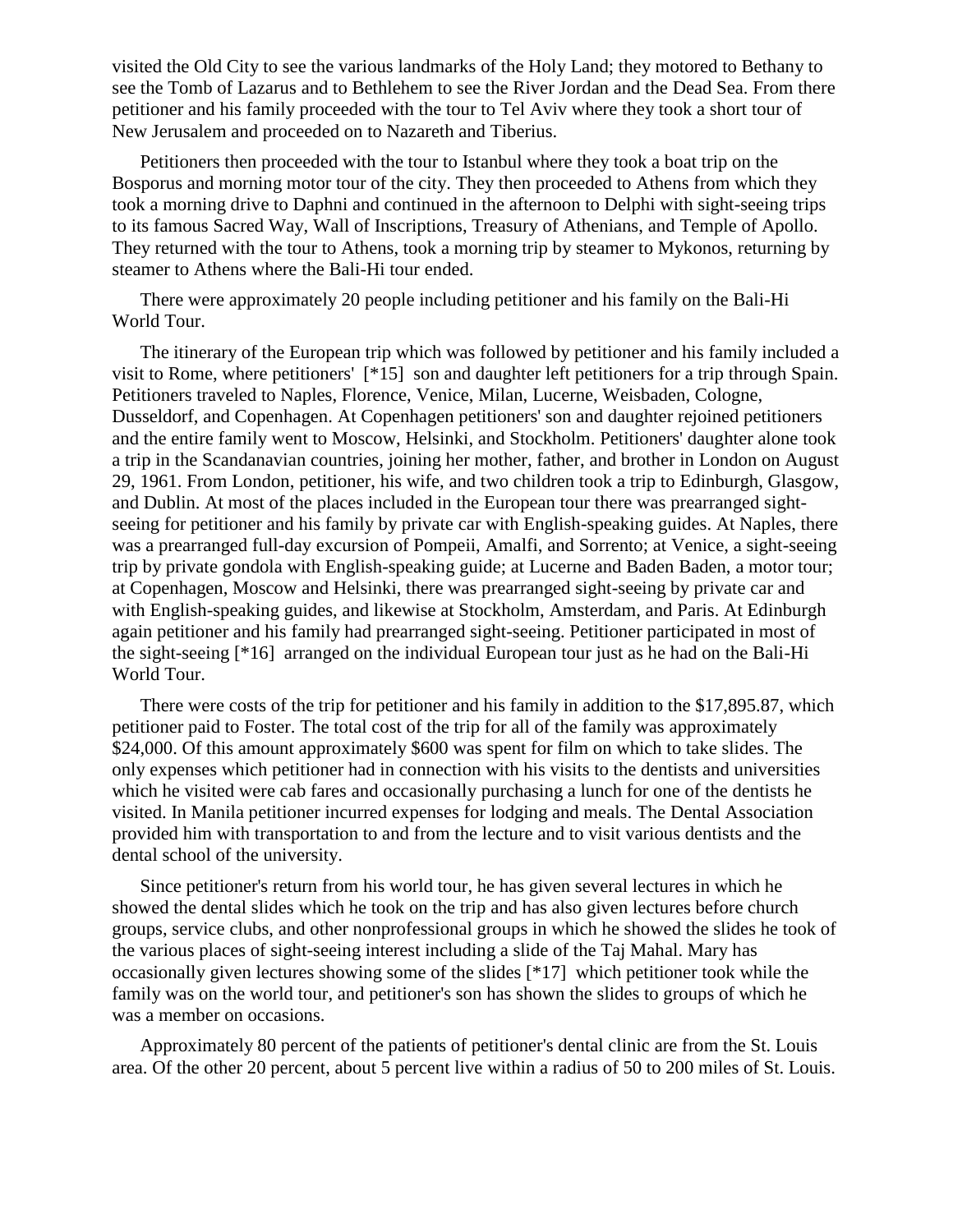Of the 5 percent that live farther than 200 miles from St. Louis, about one-fifth or 1 percent of petitioner's total patients live farther than 500 miles from St. Louis.

In the lecture on pain control in dentistry which petitioner gave in Manila, he used material from various courses he had taken prior to the year 1961 as well as observations he had made in his own practice. There is much literature available in the medical and dental libraries in this country and in the libraries of the two dental universities in St. Louis with respect to the psychological problems connected with dentistry.

The economy class plane fare for four persons from San Francisco to Manila would be approximately the same as the plane fare from San Francisco to Manila by way of Tokyo.

During the years 1961 and 1962 petitioner, in addition to a family car and [\*18] a car which he kept for the use of his son and his daughter's car, personally owned another automobile which was either a Hillman Husky or a Corvair. It was used to make calls at the hospital when he had patients in the hospital on whom he had performed surgery and was also used when it was necessary for him to make a home call on a patient because of a hemorrhage occurring after the patient had left the hospital. Generally, petitioner made these calls personally, using this car, but if he were out of the city the car would be used for similar calls by one of the dentists employed by petitioner in his clinic. The car was kept in petitioner's garage at home and petitioner generally drove to his office and back home from his office in this car. He drove in this car to dental meetings and occasionally to a church meeting. Petitioner generally spent Wednesdays in the hospital and on that day would generally drive to the hospital in the morning and return home after leaving the hospital. Sometimes it would be necessary for him to return to the hospital in the evening and sometimes he would have to go by the hospital the day before surgery was to be performed in which event he would drive [\*19] from his home or office to the hospital in the evening or day prior to performing surgery.

Mary generally worked 6 days a week in petitioner's clinic as office manager. She wore a clean uniform to the office each day. Other employees in the office also wore uniforms and most of these uniforms were sent to the laundry and the laundry bill was paid by petitioner. Since Mary preferred to put on her uniform before she left her home in the morning, she had her uniform laundered at home. The work was done by a woman employed by Mary as a laundress and by petitioner as a cleaning woman for the offices of his dental clinic. In addition to laundering Mary's uniforms, this woman also did some family laundry for petitioner and his family, but did no other work in his home, the other work being done by a maid who was employed by Mary for other work in the home.

Petitioner in computing his income from his business or profession (Schedule C of petitioners' income tax return) for the year 1961 claimed a deduction in the amount of \$5,527.32 under the designation, "Dental Instruction and Lectures Tour - 'Pain Control in Dentistry'." Included in this amount was an item of "Airline fare for four [\*20] persons, economy class, St. Louis to San Francisco to Tokyo to Manila (round trip) \$4,355.36" and another item of "Hotels, meals and taxi fares at Manila \$183.00." Petitioner in computing the income from his business or profession deducted an amount of \$200 which represented a payment by him to Mary for the cost and maintenance of uniforms. This \$200 was not included by petitioners as income on their income tax return. Petitioner claimed a deduction in the year 1961, in computing his income from business or profession, of \$1,200 for auto expense and for the year 1962 claimed a similar deduction in the amount of \$1,095.49.

Respondent in his notice of deficiency disallowed \$4,538.36 of the deduction claimed by petitioner under the designation, "Dental Instruction and Lectures Tour - 'Pain Control in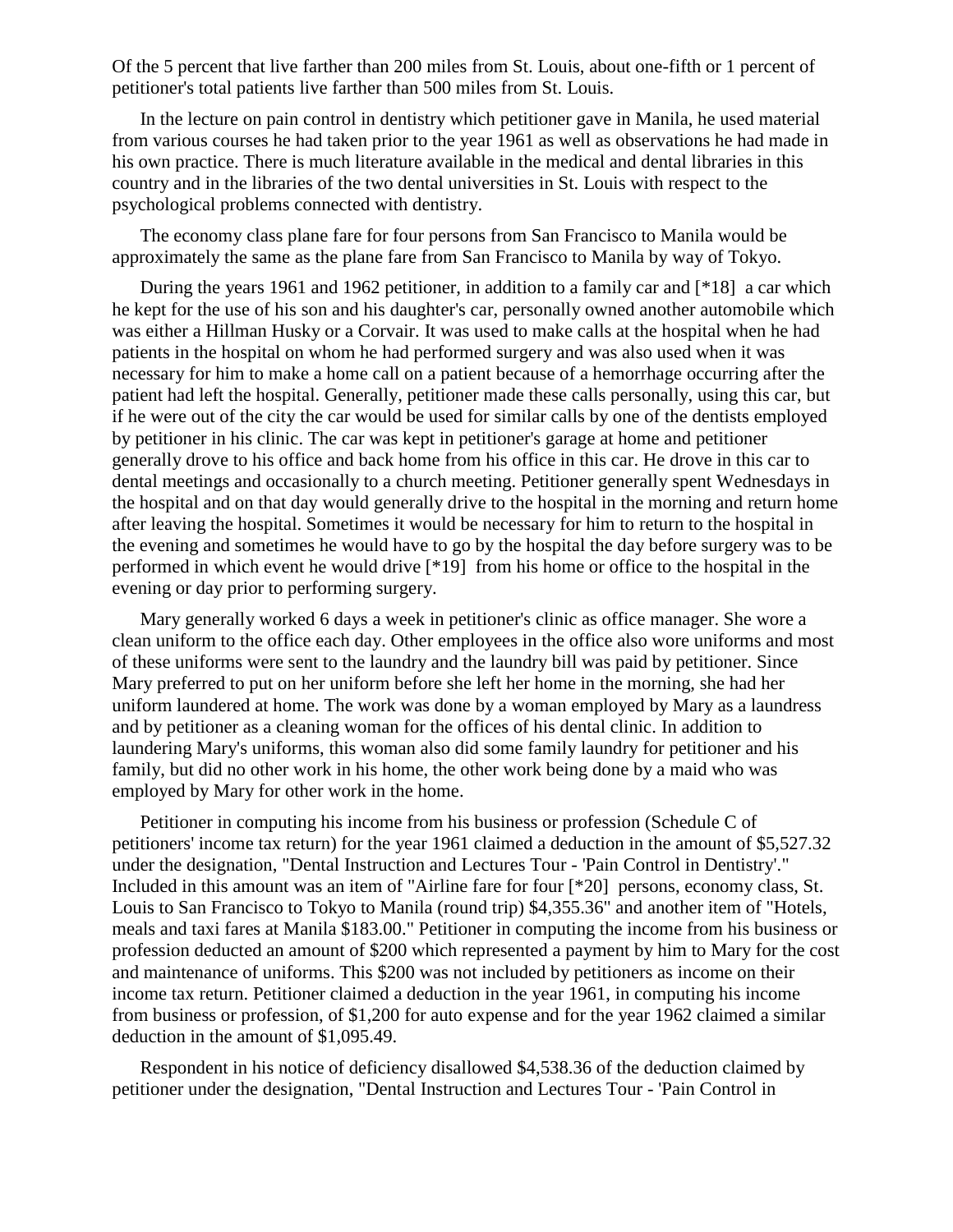Dentistry'." Respondent's explanation for this disallowance was that petitioner had not established that the amount of \$4,538.36, which represented a portion of the cost of a trip around the world constituted an ordinary and necessary business expense. For the year 1961 respondent increased the income reported by petitioners by the amount of \$200 with the explanation that it was determined [\*21] that petitioners realized income for the cost and maintenance of uniforms in this amount which had not been reported on their income tax return. For the year 1961 respondent increased petitioners' income by the amount of \$240 with the explanation that petitioner had not established that an amount in excess of \$960 for automobile expense constituted an ordinary and necessary business expense or was expended for the purpose designated. For the year 1962 respondent disallowed \$219.10 of the automobile expense deduction claimed by petitioner with the explanation that petitioner had not established that an amount of deduction claimed for this item in excess of \$876.39 constituted an ordinary and necessary business expense or was expended for the purpose designated.

#### Ultimate Findings

The primary purpose of the trip taken by petitioner and his family in 1961 was for their personal pleasure and enjoyment. Mary and petitioner's son and daughter engaged in no activities on the trip which gave rise to ordinary and necessary business expenses of petitioner. The lecture given by petitioner in Manila was beneficial to petitioner in his profession of dentistry in that it offered him the opportunity [\*22] to further bring his emphasis on pain control in his practice to the attention of the other dentists in St. Louis, Missouri and other parts of the United States. The visits made by petitioner to dentists while on his world tour were beneficial to petitioner in his profession of the practice of dentistry in that he obtained information or slide pictures which could be used in professional lectures which he gave upon his return. Petitioner's lecture in Manila and his visits to dentists and universities there and in other cities and his taking of slide pictures of dental subjects were business activities engaged in by petitioner at destinations to which he had traveled primarily for personal purposes.

Petitioner has not shown that the costs of business use of the automobile which he used in his practice of dentistry exceeded \$960 in the year 1961 and \$876.39 in the year 1962.

The amount of \$200 paid to Mary by petitioner for cost and maintenance of uniforms is properly includable in Mary's income for the year 1961, and Mary is entitled to a deduction in 1961 in the amount of \$200 for expenses of maintaining and laundering her uniforms.

### Opinion

Although petitioners on their income [\*23] tax return claimed as a business expense only the portion of the total cost of their world tour which represented four round trip fares from St. Louis to Manila and some amount for hotels, meals, and taxi fares while at Manila, by amended pleadings they claimed that the entire cost of the trip, which they state to be \$24,455.55, is deductible as a business expense.

From the facts we have recited we conclude that the primary purpose of the world tour which petitioner and his family took in 1961 was pleasure and have so found. The only showing that petitioner even attempts to make of any business purpose of the trip for Mary and petitioner's daughter, Wanda, was the lecture in Manila. Petitioner claims a business purpose for his son in Manila as an operator of the slide projector during petitioner's lecture. The evidence, however, shows that petitioners planned their trip of a world tour for their pleasure and the pleasure of their children. Petitioners had been planning the trip for sometime before petitioner gave any consideration to any lecture which he, Mary, or Wanda would give on the trip. The evidence shows that the family, on the Oriental part of the trip, went on a regular [\*24] planned package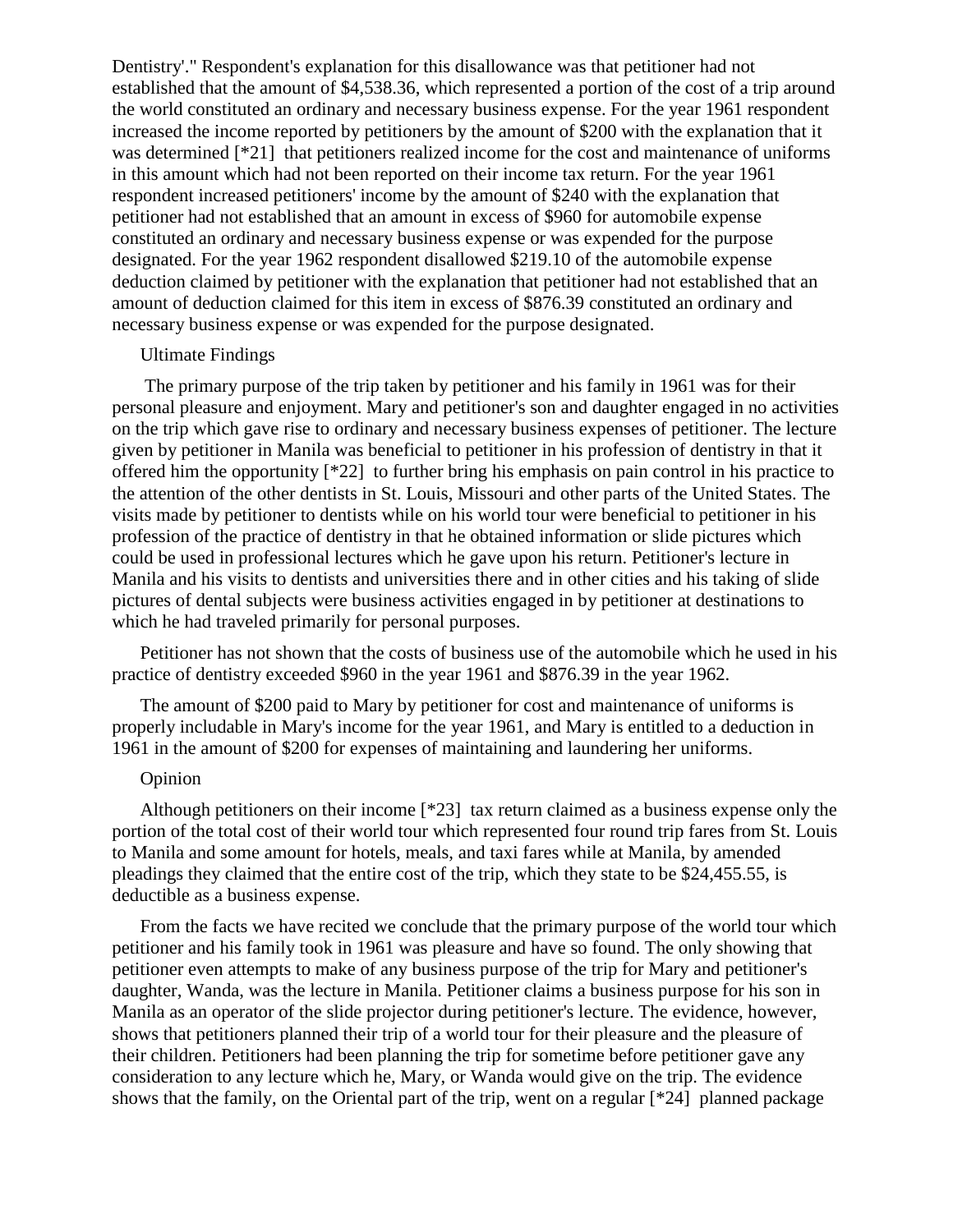type of tour open to the general public and that they participated in practically all of the activities of that tour, none of which was in any way connected with petitioner's profession of the practice of dentistry. Other than at Manila, petitioner showed no activity whatsoever on the part of Mary, his daughter, or his son in connection with his business of the practice of dentistry. Petitioner's testimony was to the effect that for his wife and children the trip was primarily a pleasure trip. The fact that petitioner would only give a lecture if it could be arranged when the tour was in a particular city where he could arrange to be invited to lecture and that petitioner spent most of his time on the trip sight-seeing and very little time visiting dentists and dental schools, demonstrates that the trip was primarily a pleasure trip for petitioner. If petitioner had really been planning a business trip, he would have arranged to be in a certain city at a time when he would be invited to lecture there and would have gone at a time when the dental schools were open so he could visit with the professors. The facts as a whole show that any business conducted by petitioner [\*25] on his trip was purely incidental to its main purpose of being a pleasure trip.

The evidence does show that petitioner not only gave a lecture in Manila which served to add to his prestige as an expert in pain control in dentistry but that he also made some calls on dentists and took some professional slides during the course of the trip, thus obtaining some information and slides which were valuable in lectures which he gave. These lectures served to bring his work in pain control in dentistry to the attention of other dentists who might refer patients to him. The amount of time spent by petitioner in these activities was very nominal and any costs incurred in connection therewith were quite small.

To be entitled to the claimed deduction for the expense of his world tour, petitioner would have to show, in accordance with the provisions of *section 162(a)(2) of the Internal Revenue*  Code of 1954, <sup>1</sup> that the expenditure was for travel while away from home in the pursuit of a trade or business. Under the provisions of this section of the Code, where the primary purpose [\*26] of a trip is personal, the travel is of a personal nature and not in the pursuit of a taxpayer's trade or business. *Section 1.162-2(b)(1) of the Income Tax Regulations* <sup>2</sup> provides that if a trip is primarily personal in nature but the taxpayer, while at the destination, engages in both business and personal activities, the traveling expenses to and from the destination are not deductible, but expenses while at the destination which are properly applicable to the taxpayer's trade or business are deductible.

## 1 *SEC. 162*. TRADE OR BUSINESS EXPENSES.

(a) In General. - there shall be allowed as a deduction all the ordinary and necessary expenses paid or incurred during the taxable year in carrying on any trade or business, including -

\* \* \*

(2) traveling expenses (including the entire amount expended for meals and lodging) while away from home in the pursuit of a trade or business; and

\* \* \*

2 *Sec. 1.162-2(b)(1)* (Income Tax Regs.) If a taxpayer travels to a destination and while at such destination engages in both business and personal activities, traveling expenses to and from such destination are deductible only if the trip is related primarily to the taxpayer's trade or business. If the trip is primarily personal in nature, the traveling expenses to and from the destination are not deductible even though the taxpayer engages in business activities while at such destination. However, expenses while at the destination which are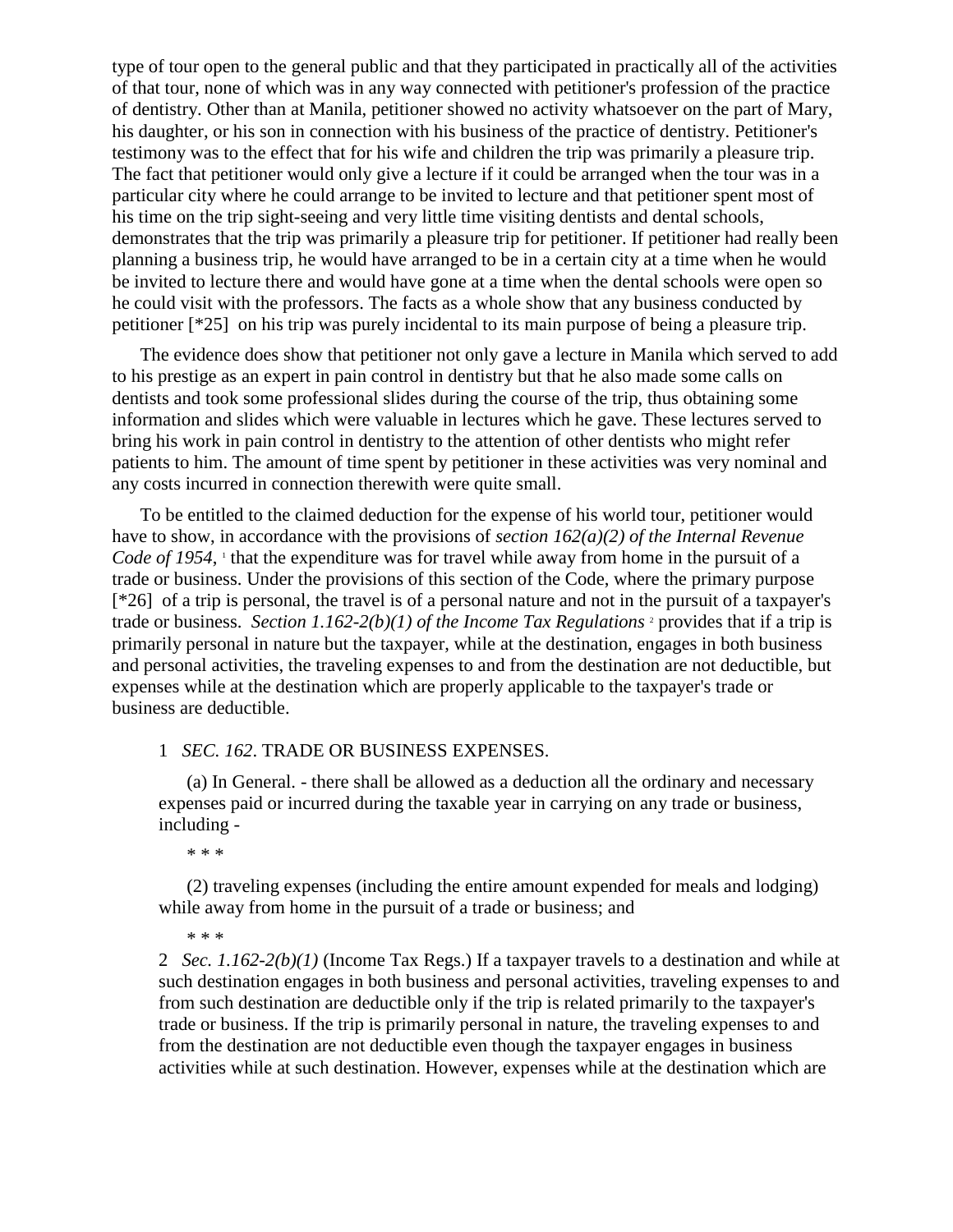properly allocable to the taxpayer's trade or business are deductible even though the traveling expenses to and from the destination are not deductible.

[\*27] In the instant case the evidence shows that petitioner had some minor business expenses while in Manila. The lecture which he delivered while there was proximately related to his business. Likewise, the dental slides taken by petitioner on his trip and his visits to dentists and dental schools in various countries and his visit to the U.S.S. Hope were proximately related to his business of the practice of dentistry in that he acquired information and pictures useful in lecturing before professional organizations, thus helping to obtain patients by referrals from other dentists.

The evidence is not sufficient to show the cost of these incidental business activities but is sufficient to show that the cost was quite small in relation to the sight-seeing and other personal aspects of the trip. Since respondent's regulations permit a deduction for expenses while at a destination to which petitioner has traveled primarily for personal reasons for amounts properly applicable to that taxpayer's trade or business, we consider it necessary to make some estimate of the small amount applicable to petitioner's activities in Manila and other countries which were of a business nature. See *Richard A. Sutter, 21 T.C. 170 (1953)*; [\*28] *Ralph E. Duncan, 30 T.C. 386 (1958)*; and *Reuben B. Hoover, 35 T.C. 566, 570-571 (1961)*.

We do not consider that the evidence shows that there was any business reason why petitioner's 16 or 17 year old son should run the slide projector for petitioner instead of some individual attending the lecture who might have performed this service. Petitioner has not shown that the lecture given by Mary or the one given by Wanda was sufficiently related to his business to cause any portion of their expenses to be deductible. See *Ralph E. Duncan, supra.*

Neither do we consider the nonprofessional lectures given by petitioner, Mary, and petitioner's son, where they showed their travel slides to various church, civic, and fraternal groups to be proximately related to petitioner's business. Petitioner's testimony showed his interest in the slides and pictures he took of the many places which were visited on the tour and the evidence as a whole leaves the inference that the showing of these travel slides by petitioner or members of his family was for their personal enjoyment and as a social activity and not proximately related to petitioner's business. [\*29] See *Alexander P. Reed, 35 T.C. 199 (1960)*.

Upon a consideration of all the evidence in this case, our best judgment is that petitioner on his world wide trip expended \$250 in connection with business activities and therefore is entitled to a deduction in this amount. See *Ralph E. Duncan, supra.* We therefore sustain respondent in his disallowance of the deduction claimed by petitioner for expenses in connection with the world tour of petitioner and his family except to the extent of \$250. Although most of petitioner's activities in Manila were connected with his business, his travel to Manila was not primarily of a business nature, but was because the trip which he took for his personal pleasure made a stop in Manila.

Petitioner has not shown the amount expended with respect to the car he kept primarily for business use. He estimated that he drove the car approximately 12,000 miles a year, but he did not know whether this estimate was accurate. He did not know when he disposed of a Hillman Husky and got a Corvair, so that he was not sure whether he was driving a Hillman Husky or a Corvair during the years 1961 and 1962. Petitioner attempted to sustain [\*30] the amount of deduction he claimed by saying that it probably cost him 10 cents a mile to drive the cars and he probably drove about 12,000 miles. This evidence is totally insufficient to sustain the claimed deductions. Without knowing more about the type of car driven than shown in this record or of the costs connected therewith, we would be unwilling to accept petitioner's estimated cost even if